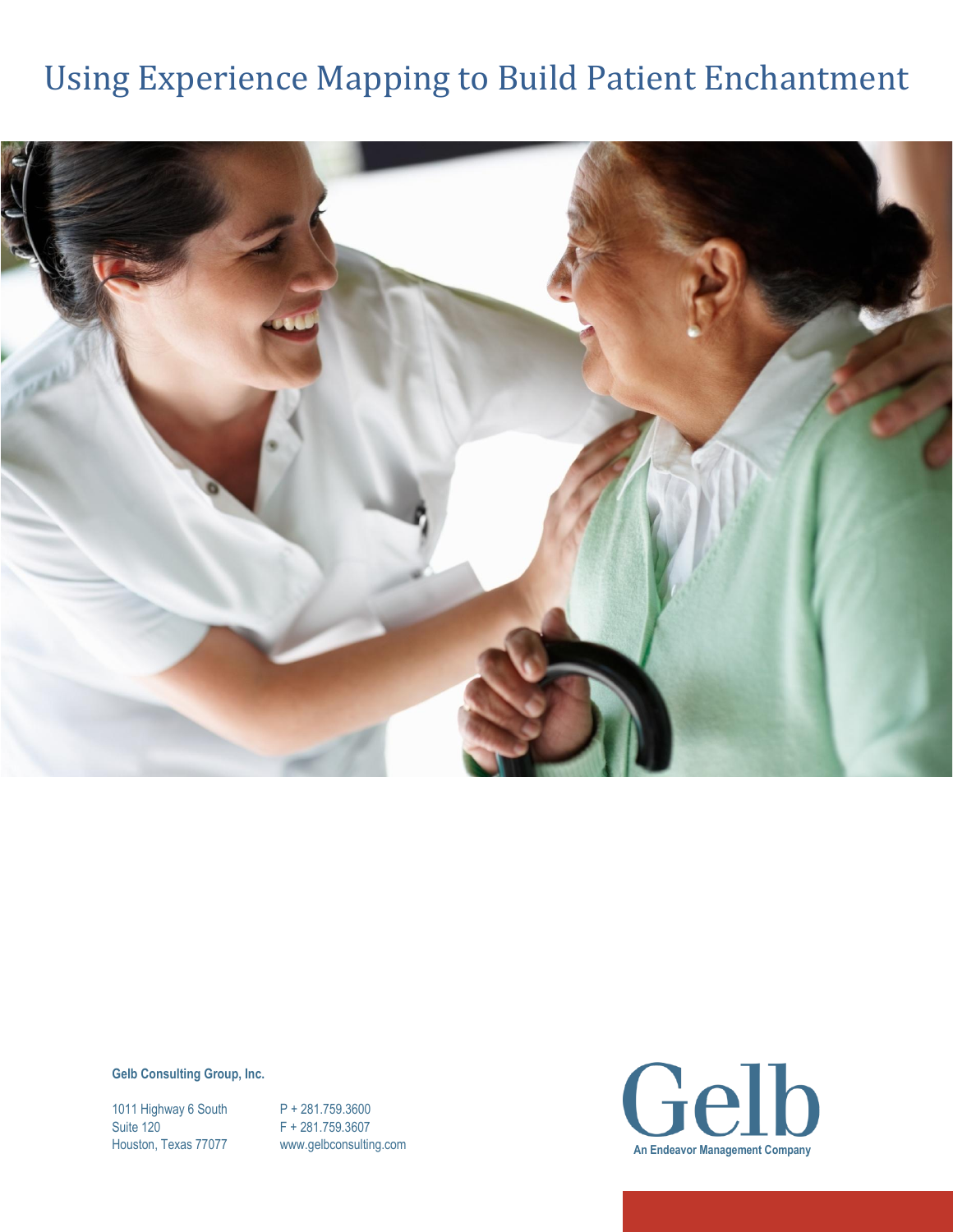As in the case with most healthcare organizations, MD Anderson Cancer Center's marketing team is challenged with providing unique value internally and demonstrating returns on investment. The ultimate goal is to advocates out for patients, families and referring physicians using effective and efficient marketing campaigns.

At MD Anderson, Houston, TX, experience mapping is used to understand patients' functional and emotional needs. The technique integrates the "voice of the customer into marketing and operational decisions. Experience mapping involves interviewing staff and patients about the journey of care – from diagnosis to follow-up –to understand expectations at various touch points and identify areas or praise or opportunity for improvement.

Recently, MD Anderson's Proton Therapy Center (PTC) and Marketing Department used experience mapping to increase the volume of pediatric and adult patients. The process explored how patients learned about proton therapy (a highly advanced form of radiation), how and why they chose MD Anderson, and how well service expectations were met. Interviews with 46 adult patients and 25 parents of pediatric patients resulted in:

#### **1. An understanding of how patients chose proton therapy at MD Anderson**

Experience mapping interviews revealed that most discovered proton therapy and th PTC through online searches and cancer discussion groups. Proton therapy was selected for its precision and targeted delivery, resulting in fewer side effects.

#### **2. Assesment of key touchpoint**

Key touchpoints were prioritized and analyzed for performance for both marketing and operations. The MD Anderson PTC received high marks": the team was praised for its compassion and expertise; the facility was noted as being impressive and "high tech"

Areas for improvement were identified as well. For instance, the website lacked detailed information about the benefigts of proton treatment andMD Anderson's leadership. Prostate patients wanted improveements around in-center patient communications and staying connected after treatment was completed. Families of pediatricpatirnets expressed concern about adults being allowed to eat in the aiting area in view of their children, who typically are restricted from eating before their appointments.

Digital audio recordings made with the consent of each interviewee, increaesd staff empathy and helped to provide a strong case for change.

#### **3. Recommendations and action**

The marketing team and PTC personnel gathered for two workshops – focusing separately on adult and pediatric patient expereinces. Recommendations were translated into action items, assigned and given a deadline for completion. Actions were developed for both marketing and clinical operations.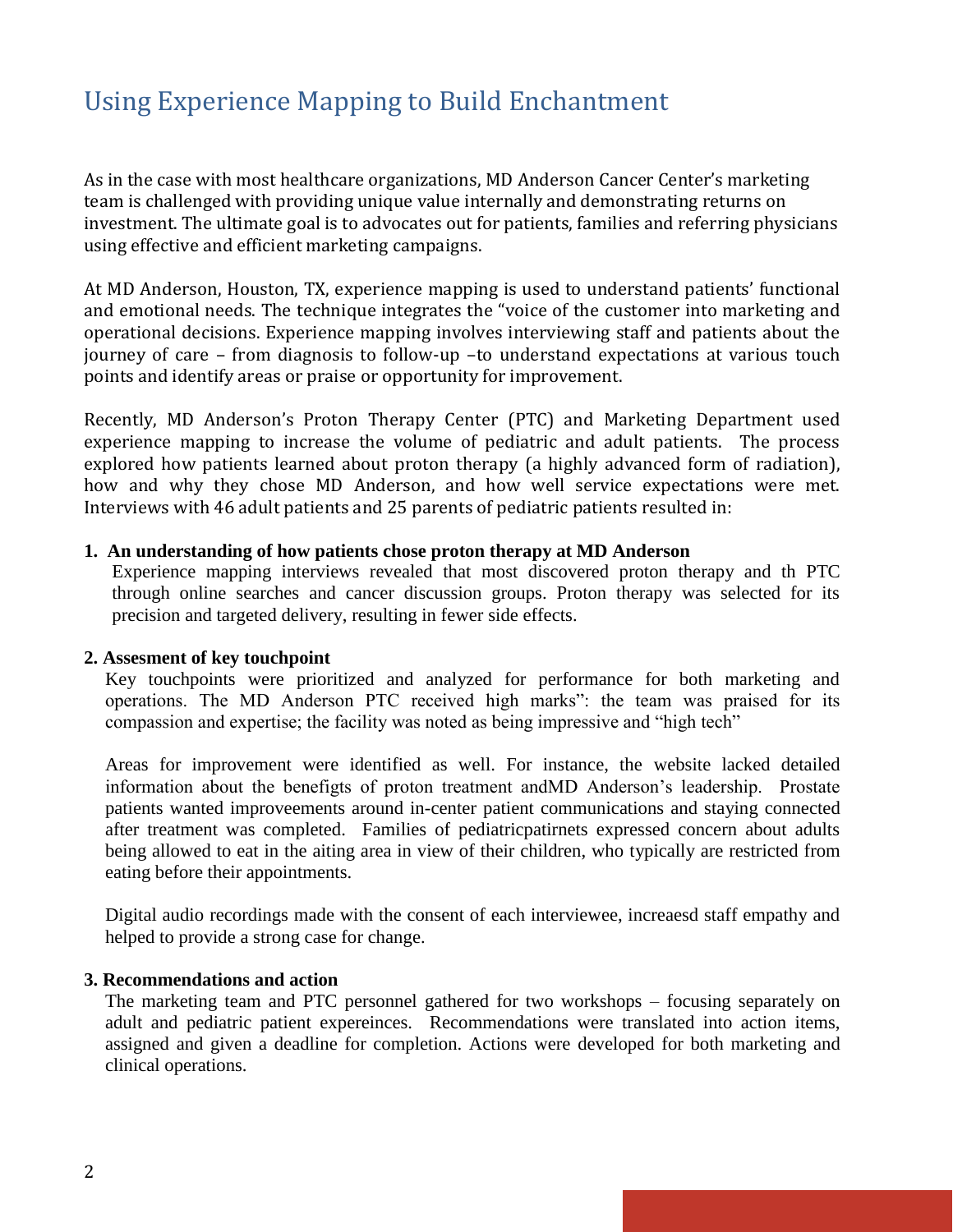### **Marketing Action Plan and Results**

Based on feedback about the PTC web site, marketing worked with the clinical team to greatly expand the site from five pages to more than 45. It now includes sections about the benefits of proton therapy, the treatment process, survivor stories, videos, and dedicated online referral forms. In the first three months, visits increased by 309 percent and page views were up by 280 percent over the same period of the previous year

The PTC's digital presence as also expanded to include a dedicated Facebook page and the support of Proton Pals, a resource website and online fourm for proton therapy patients with prostate cancer. Both of these sites drive high amounts of web traffic to the PTC website, with Facebook as the seventh highest external referral source. MD Anderson's PTC Facebook page consistently out performs competitive proton therapy center pages, with more "Likes" by a highly engaged group of supporters, patients, and caregivers connecting at an average rate of nine interactions per post.

The experience mapping initiative inspired several national integrated marketing campaigns as well, including advertising, public relations, paid search, and sponsorships. By aligning messages based on experience mapping interviews, The PTC has been able to attract new patients from across the United States.

From these campaigns alone, the PTC receives more than 100 online self-referrals and information requests per month and substantial call center volume. Each request is carefully tracked back to its corresponding marketing touchpoint, and on average 48 percent of the online self-referrals completed convert to patient appointments. Because the campaigns support business objectives and financial ROI, marketing budgets have increased each year.

#### **Clinical Operations and Action Plan Results**

Feedback from the mapping process led to three key changes in operations:

- Patient communications were increased through promotion and use of **my**MDAnderson, a secure online patient portal, and a new weekly patient information meeting called Beam News, attended by over 50 families per week.
- Scripts for front line staff were created to encourage patients to register at specific points in the treatment process. The clinical team reported an increase in registrations for the portal, which ultimately leads to higher patient satisfaction
- A private room for children and families was constructed, with an area for consolation with clinical professionals, child life specialists, and dietitians. Toys and games are also provided. Feedback from families has been extremely positive. "Families have commented on how much they enjoy the new playroom, and may have said it's a nice escape for their kids from the medical environment, " notes Kelly Wagner, Child Life Specialist. "In fact, I have seen a lot more parent-to-parent interaction and sharing since the playroom opened"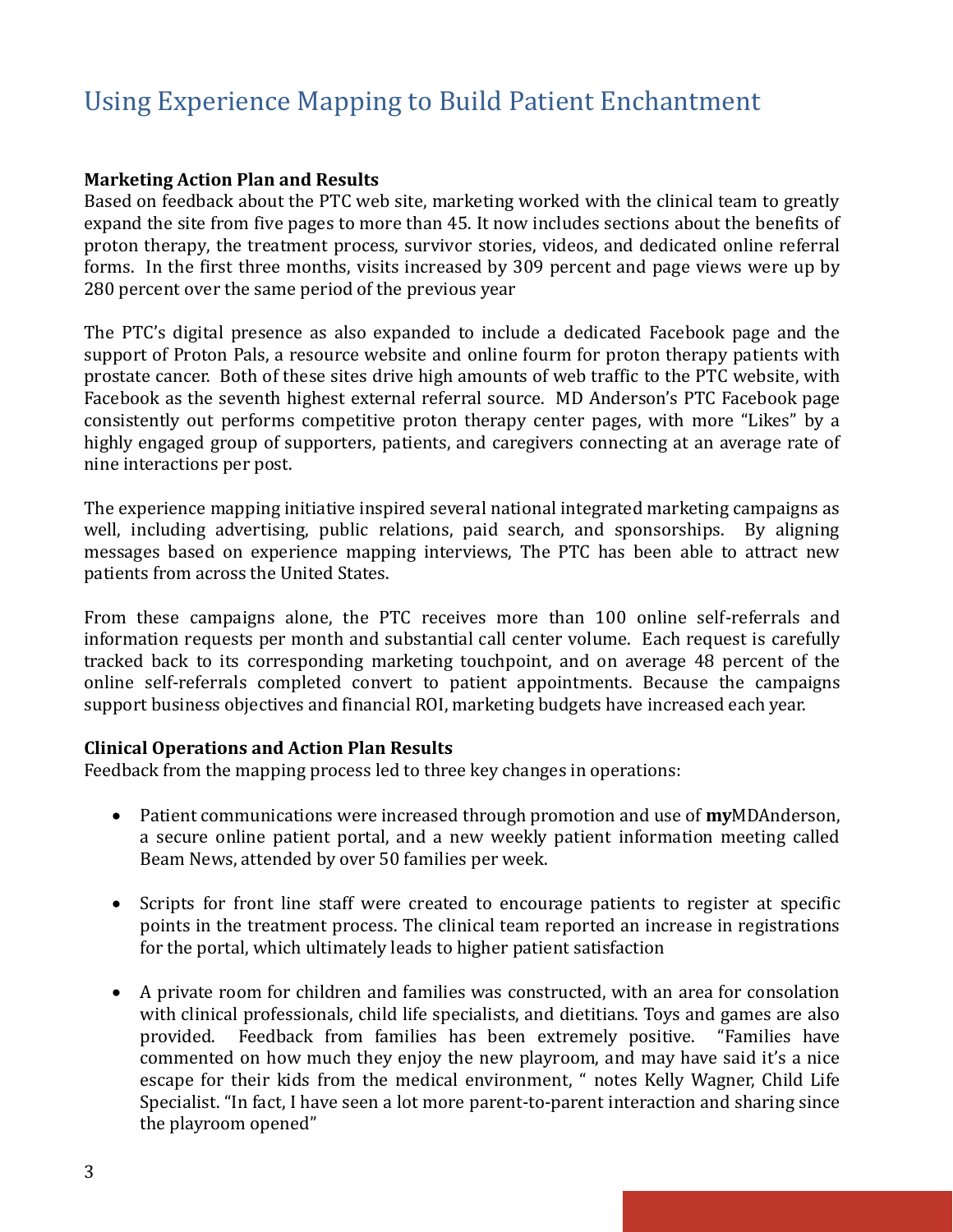### **An Institutional Standard**

Individual marketing campaigns and operational enhancements are not the only benefit of patient experience mapping. To ensure that best practice information is shared with internal stakeholders across the organization, MD Anderson developed an online, searchable Customer Insight Dashboard. Using this dashboard, leadership and staff can easily access survey results, interview transcripts, and other valuable research insights.

MD Anderson also uses real-time feedback tools. These "listening posts" provide a mechanism to track success and quickly respond to service recovery issues. From the call center to the referring physician, these dashboards pulse the effectiveness of specific efforts and relate those back to ROI.

Finally, the experience map creates a framework for demonstrating results to senior management. By creating alignment across the institution, experience mapping enhances the perceived value of all departments that work together to create an exceptional patient experience.

### **The Experience Mapping Process**

What does experience mapping involve? Here's a quick summary of action steps:

- Identify the key steps before, during, and after a patient visits the facility
- Determine the activities patients and families go through at each step
- Assess which type of touchpoint delivers the brand's promise for each activity
- Talk to patients and families about their functional and emotional needs at each step
- Consolidate the findings into a "Voice of the Customer" report
- Determine the priorities of touchpoints and performance of each
- Identify key opportunities for improvement in care, coordination, and communication
- Review patient stories to identify candidates for testimonials
- Develop meaningful messages by understanding attitudes, differentiators, and reasons to believe

This article originally appeared in Healthcare Strategy Alert! Issue 4, 2011, published by the Forum for Healthcare Strategists. All rights reserved.